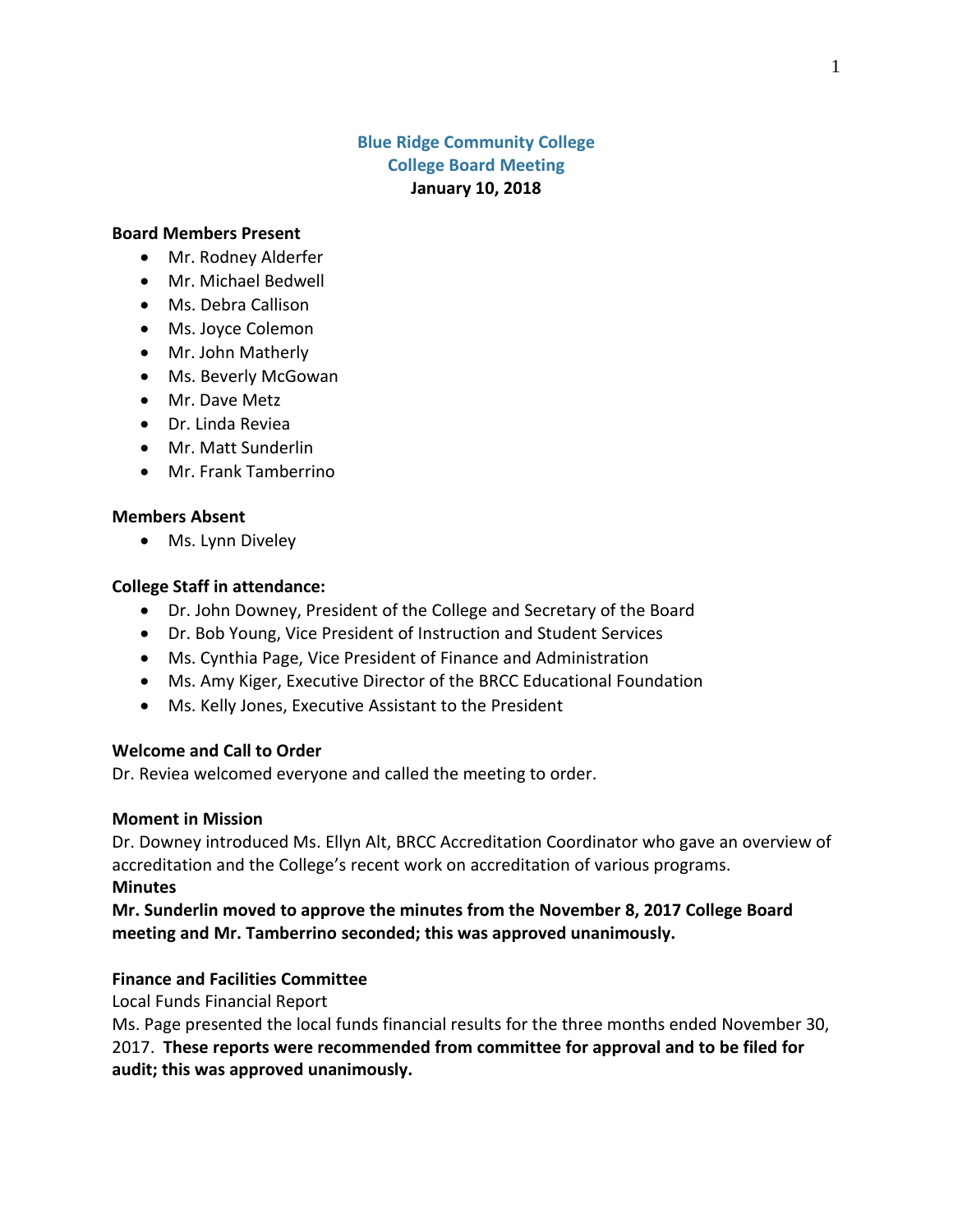## **Facilities Projects Update**

Ms. Page reviewed the status of construction projects.

**Parking deck** – Currently the parking deck project is behind schedule as the contracted completion date was January 3, 2018. An inspection by BCOM is schedule for January 23, 2018; the contractor has 30 days from that date to complete all items.

Bioscience Building – The Bioscience building construction will begin in March. Dr. Downey informed the board that a communication was received from the Criminal Justice Academy just before Christmas break that they will no longer allow our students to park on their lot. Our students had been allowed to use half of their back lot, which was about 80 spaces. Because of this loss of spaces and the spaces that will be unavailable during the construction of the Bioscience building, the college is working on a plan to pave the soccer fields. More information and a financial plan will be presented to the board at upcoming meetings.

- Ms. Page reviewed three informational items in the board manual with the committee:
	- a. Enrollment Data by Locality
	- b. Brite Transit Shuttle Ridership
	- c. Recreation Center Usage

## **Curriculum and Student Affairs Committee**

Mr. Tamberrino reported for the committee, referring to the lengthy agenda.

# **ACTION ITEMS**

- **1.** Approval of changes to the AAS in Advanced Manufacturing Technology, Manufacturing Engineering Technology Specialization. **These were recommended for approval from the committee; they were approved unanimously**
	- a. Replace MTH 103 with MTH 111 and replace MTH 104 with MTH 154, to create a pathway to PHY 100
	- b. Replace MTH 163 with MTH 161 and MTH 164 with MTH 162, to create a pathway to PHY 201
- **2.** Approval of changes to the AS in Computer Science- **These were recommended for approval from the committee; they were approved unanimously**
	- a. Replace SDV with SDV 101 Orientation to STEM or SDV 100 College Success Skills
	- b. Replace MTH 173 with MTH 263
	- c. Replace MTH 174 with MTH 264 or MTH 245 and a mathematics elective
	- d. Change the mathematics elective to an approved elective
	- e. Delete the HLT/PED requirement
	- f. Add MTH 288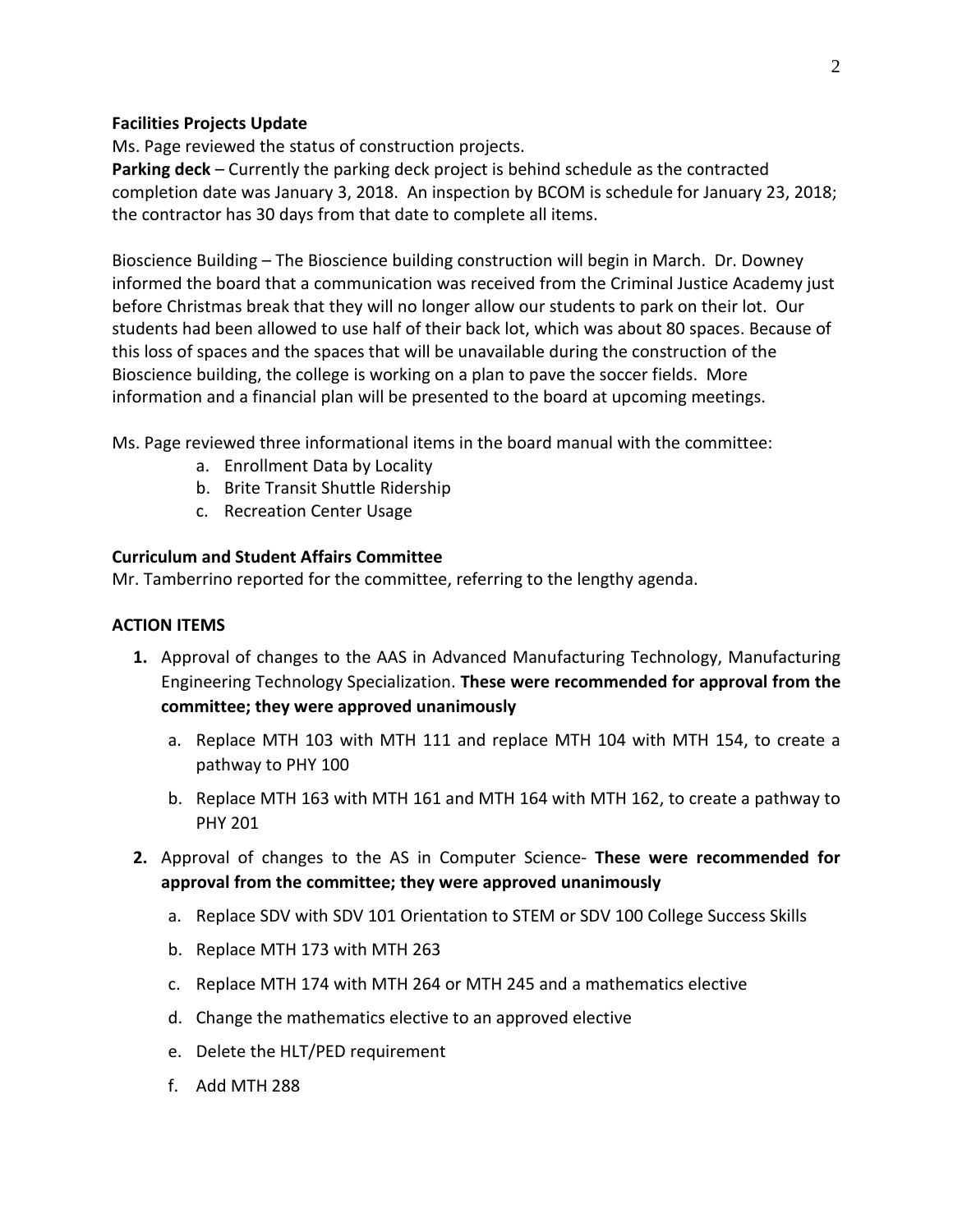- **3.** Approval of changes to the Associate of Science, Engineering Specialization- **These were recommended for approval from the committee; they were approved unanimously.**
	- a. Replace MTH 173 with MTH 263
	- b. Replace SDV with SDV 101 Orientation to STEM or SDV 100 College Success Skills
	- c. Replace MTH 174 with MTH 264
	- d. Replace MTH 277 with MTH 265
	- e. Remove HLT/PED requirement
	- f. Replace MTH 291 with MTH 297
	- g. Replace MTH 177 with MTH 266
	- h. Remove one Engineering elective
	- i. Adjust total program credits from 72 to 67
- **4.** Approval of changes to the Associate of Arts & Sciences, Elementary Education Specialization- **These were recommended for approval from the committee; they were approved unanimously.**
	- a. Replace MTH 151 with MTH 154
	- b. Replace MTH 157 with MTH 245 or MTH 161
- 5. Approval of activation for the following VCCS Master Course File courses to the BRCC Catalog:
	- **a.** UMS 107, UMS 111, UMS 177, UMS 211-**These were recommended for approval from the committee; they were approved unanimously.**
	- **b.** NSG 100, NSG 106, NSG 130, NSG 152, NSG 170, NSG 200, NSG 210, NSG 211, NSG 230, NSG 252, NSG 270-**These were recommended for approval from the committee; they were approved unanimously.**
- **6.** Approval of the new curriculum for the Associate of Applied Science in Nursing-**This was recommended for approval from the committee; this was approved unanimously.**
- **7.** Approval to add one credit to the Career Studies Certificate in Commercial Pilot-**This was recommended for approval from the committee; this was approved unanimously.**

## **INFORMATION ITEMS**

- 1. State Approval Status
	- a. Advanced Manufacturing Technology-Dr. Young reported that this has received VCCS approval, going through SCHEV now for that approval.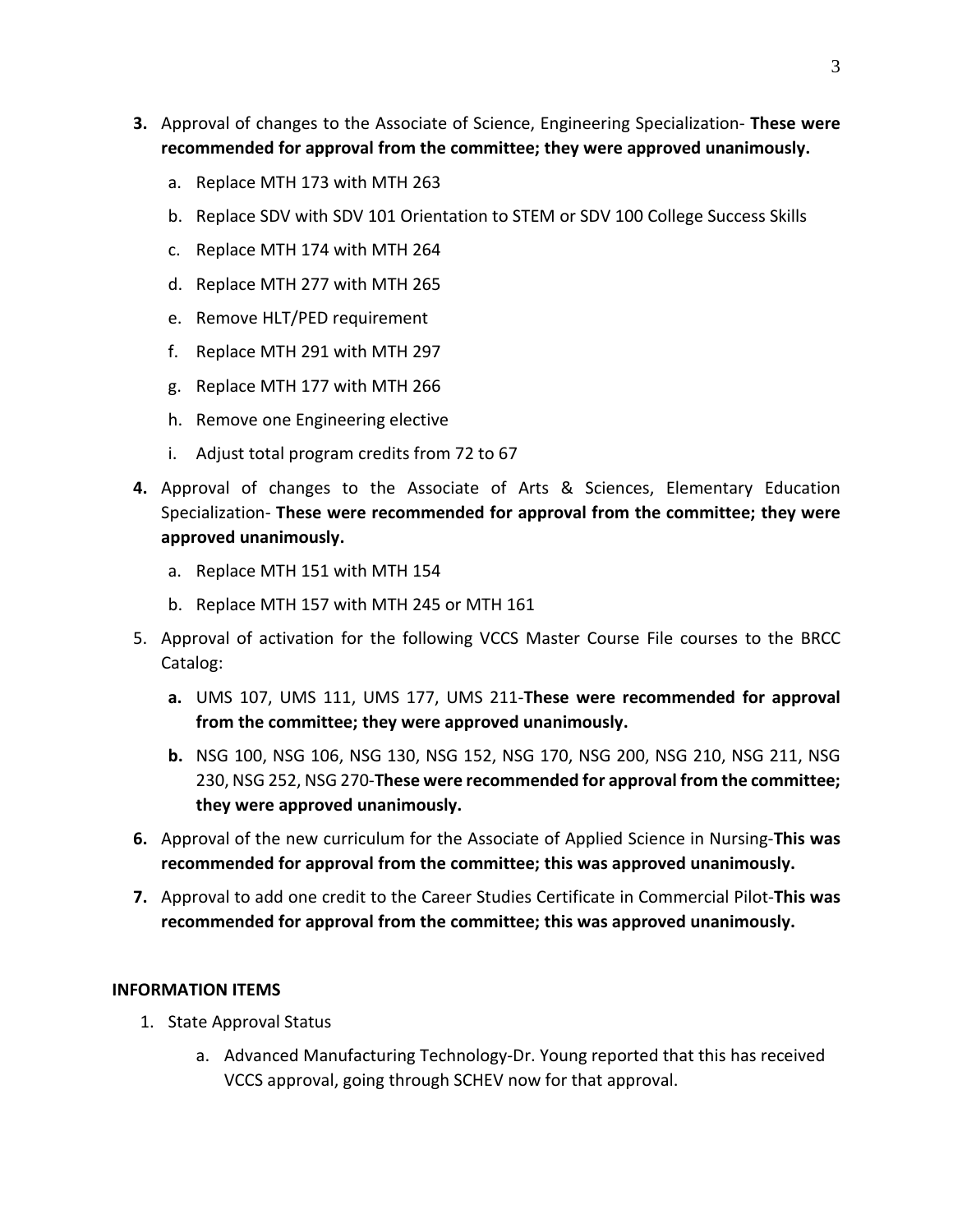- b. Emergency Medical Services-this is in the approval process
- c. Associate of Fine Arts-this has gotten VCCS approval, at SCHEV now for approval
- 2. Accreditation-Ms. Alt reviewed these in her presentation.
	- a. SACSCOC
	- b. Veterinary Technology
	- c. Automotive
	- d. Emergency Medical Services

### **Personnel Report**

Ms. Page gave a summary of the personnel report on page 75

## **Enrollment**

Dr. Young distributed and reviewed the enrollment report noting that as of this morning BRCC's Enrollment is in the positive range and expects the spring semester to finish in the positive range for the first time in about 5 years. Many colleges in within the VCCS are still down in enrollment in double digits.

## **Educational Foundation**

Ms. Kiger distributed and reviewed handouts for the BRCC Educational Foundation. The Annual Fund goal is \$125,000 and is currently at about \$106,000. She noted that there has been 100% participation of both boards which is very helpful in the foundations fundraising efforts.

Ms. Kiger reviewed info regarding Spring Fling which is Friday, April 20 with a theme of Starry Nights.

Ms. Kiger reminded everyone how important the unrestricted funds are to the college-the Foundation is supporting over \$220,000 in activities and personnel for the college this year.

The Foundation participated in Giving Tuesday in November and received over \$400 in gifts. The foundation did a mailing to Nursing and Vet Tech alumni asking for support of BRCC with support from 18 people so far.

The Foundation had the second 'Thank-a-Thon' last night thanking people for supporting the Foundation.

The Foundation Board meeting in February will also be a mini retreat focusing on stewardship of funds and of supporters.